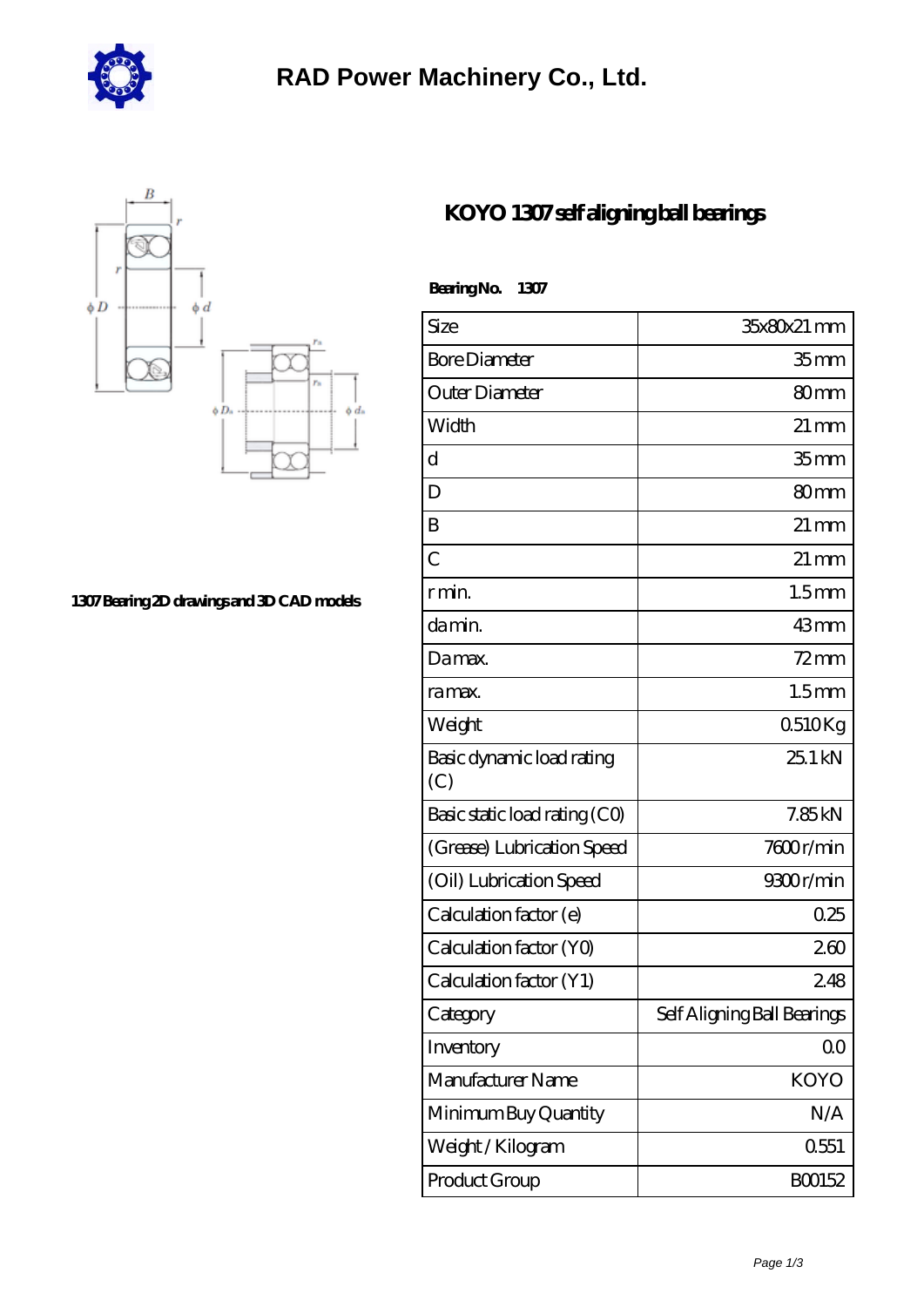

| Mounting Method          | Shaft                                                                                                                                                                                  |
|--------------------------|----------------------------------------------------------------------------------------------------------------------------------------------------------------------------------------|
| Enclosure                | Open                                                                                                                                                                                   |
| Rolling Element          | <b>Ball Bearing</b>                                                                                                                                                                    |
| Cage Material            | <b>Steel</b>                                                                                                                                                                           |
| Precision Class          | ABEC 1   ISO PO                                                                                                                                                                        |
| Internal Clearance       | CO-Medium                                                                                                                                                                              |
| Number of Rows of Balls  | Double Row                                                                                                                                                                             |
| <b>Other Features</b>    | Allowable Misalignment 3<br>Deg                                                                                                                                                        |
| Long Description         | 35MM Bore; Shaft Mount;<br><b>80MM Outside Diameter:</b><br>21MM Inner Race Width;<br>21MM Outer Race Width;<br>Open; Steel Cage; Double<br>Row of Balls, ABEC 1   ISO<br>PQ CO-Medium |
| Inch - Metric            | Metric                                                                                                                                                                                 |
| Category                 | Self Aligning Ball Bearings                                                                                                                                                            |
| <b>UNSPSC</b>            | 31171532                                                                                                                                                                               |
| Harmonized Tariff Code   | 8482105068                                                                                                                                                                             |
| Noun                     | Bearing                                                                                                                                                                                |
| Keyword String           | Self Aligning                                                                                                                                                                          |
| Manufacturer URL         | http://www.koyousa.com                                                                                                                                                                 |
| Manufacturer Item Number | 1307                                                                                                                                                                                   |
| Weight/LBS               | 1.12436                                                                                                                                                                                |
| <b>Bore</b>              | 1.378Inch   35 Millimeter                                                                                                                                                              |
| Outside Diameter         | 315Inch   80Millimeter                                                                                                                                                                 |
| Inner Race Width         | 0.827 Inch   21 Millimeter                                                                                                                                                             |
| Outer Race Width         | 0827 Inch   21 Millimeter                                                                                                                                                              |
| Bearing No.              | 1307                                                                                                                                                                                   |
| r(min)                   | 1.5                                                                                                                                                                                    |
| Cr                       | 251                                                                                                                                                                                    |
| CQr                      | 7.95                                                                                                                                                                                   |
| Cu                       | 049                                                                                                                                                                                    |
|                          |                                                                                                                                                                                        |